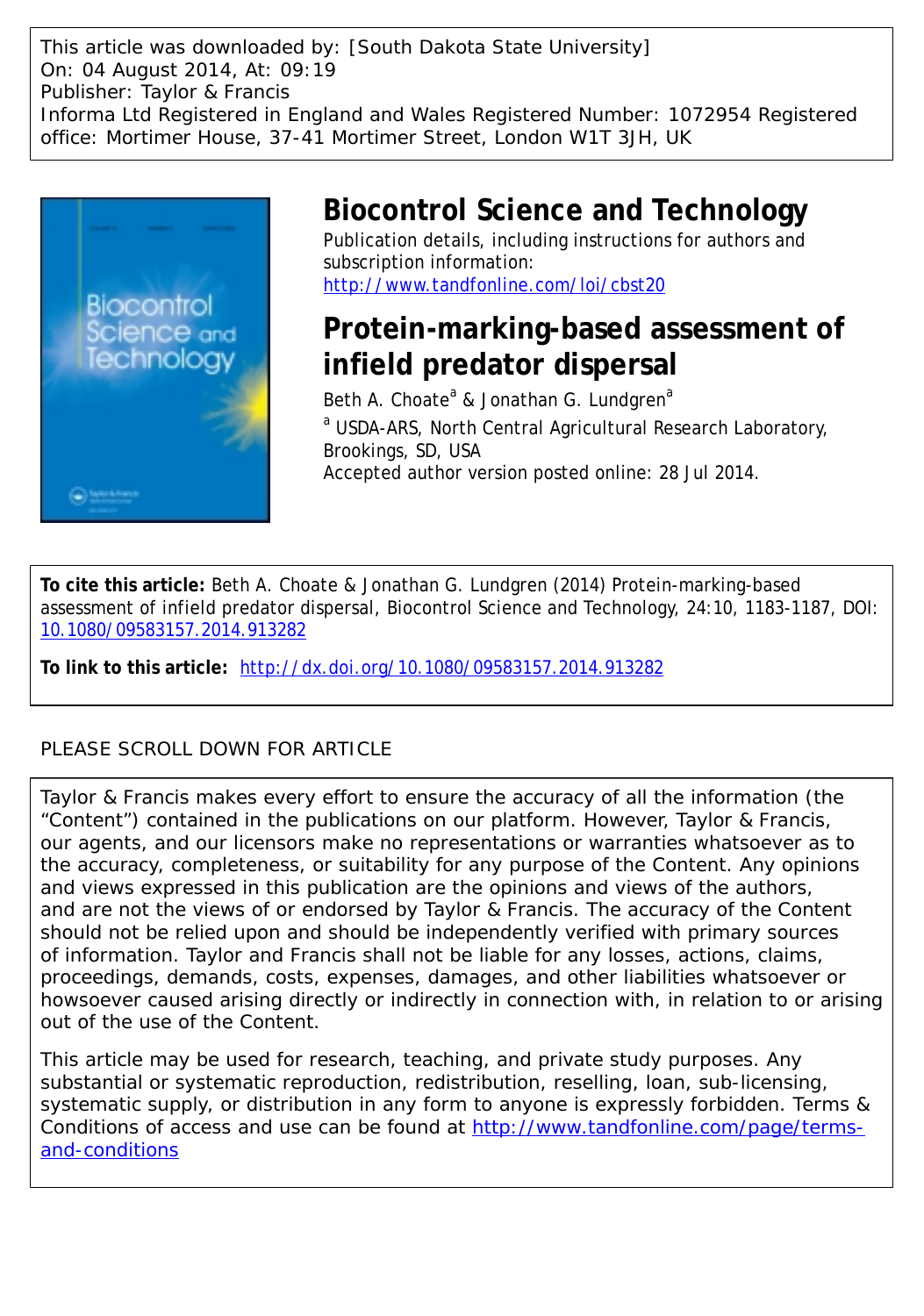### SHORT COMMUNICATION

#### Protein-marking-based assessment of infield predator dispersal

Beth A. Choate\* and Jonathan G. Lundgren

USDA-ARS, North Central Agricultural Research Laboratory, Brookings, SD, USA

(Received 8 February 2014; returned 14 March 2014; accepted 4 April 2014)

Understanding infield predator dispersal is crucial for designing predator conservation programmes. A study aimed at evaluating methods of collecting insects in protein-marking studies and monitoring predator movement was conducted. Results indicate that collection by sweep net does not result in false positives and predator groups displayed distinct dispersal patterns.

Keywords: predator movement; indirect ELISA; collection technique

Movement of natural enemies throughout agricultural landscapes contributes to their effectiveness in controlling pest insect populations (Snyder, Chang, & Prasad, [2005\)](#page-5-0). Several studies demonstrate that diversifying vegetation increases numbers of natural enemies in agroecosystems (Bowie, Gurr, Hossain, Baggen, & Frampton, [1999;](#page-4-0) Nicholls, Parrella, & Altieri, [2001\)](#page-5-0); however, the distance and frequency with which insects move from areas with abundant resources remain largely unknown. Natural enemy movement has been evaluated using diffusion models (Bommarco & Fagan, 2002; Corbett & Plant, [1993](#page-5-0); Rudd & Gandour, 1985). Establishing dispersal distances for beneficial insects is important for incorporating diverse vegetation, specifically determining size, number and distance of refuge strips (Carmona & Landis, [1999;](#page-5-0) Corbett & Plant, [1993](#page-5-0)).

The recent development of inexpensive protein-markers allows for the detection of movement between fields (Hagler & Naranjo, [2004](#page-5-0); Jones, Hagler, Brunner, Baker, & Wilburn, [2006](#page-5-0)) and crop/non-crop vegetation (Horton, Jones, & Unruh, [2009;](#page-5-0) Swezey et al., [2013](#page-5-0)). Protein markers are a valuable tool in assessing dispersal distances for generalist, predatory insects within agroecosystems (Sivakoff, Rosenheim, & Hagler, [2012\)](#page-5-0). However, Hagler and Jones ([2010\)](#page-5-0) caution that care must be taken when collecting insects in protein-marking studies. The marker can easily be transferred among specimens, creating false positives (Hagler & Jones, [2010\)](#page-5-0). Many studies employ sticky cards (Krugner et al., [2012\)](#page-5-0) and d-vacs (Sivakoff et al., [2012](#page-5-0)) to collect insects. The use of sweep nets in protein-marking studies has not previously been evaluated. The objectives of this study were to determine if collecting insects with sweep nets is a viable option in protein-marking experiments and conduct preliminary analysis of infield dispersal distances for generalist predators within alfalfa.

Movement was evaluated in three Pioneer 54V54 variety alfalfa fields on the South Dakota Soil and Water Conservation Research Farm operated by USDA-ARS near Brookings, SD (44.349722, –96.803056). Fields were between 2.3 ha and

<sup>\*</sup>Corresponding author. Email: [bchoate@allegheny.edu](mailto:bchoate@allegheny.edu)

The work was authored as part of Beth A. Choate and Jonathan G. Lundgren's official duties as employees of the United States Government and is therefore a work of the United States Government. In accordance with 17 U.S.C. 105 no copyright protection is available for such works under U.S. law.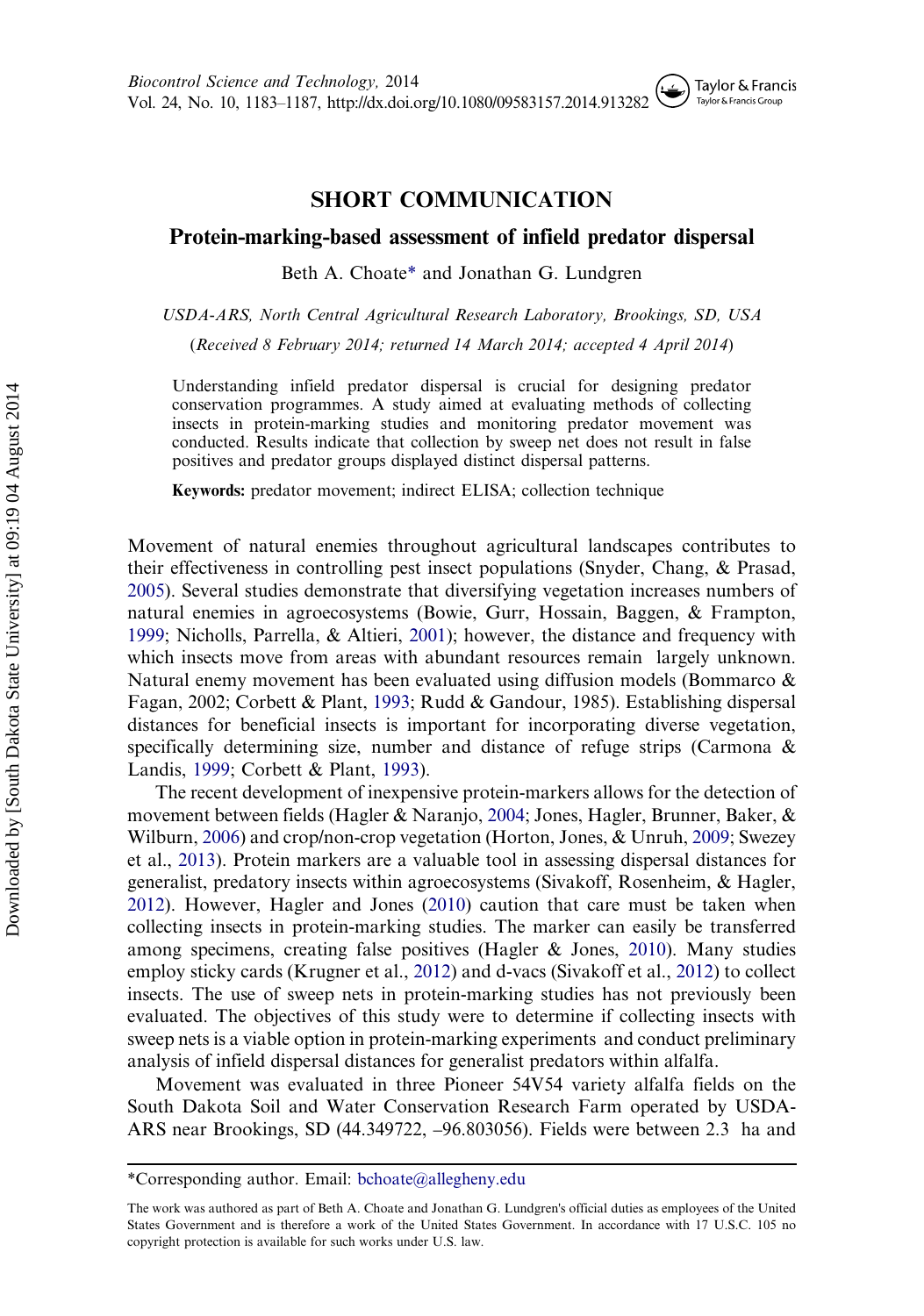3.2 ha in size and were separated by 225–470 m. Fertilizers and pesticides had not been applied to fields. Alfalfa height was approximately 15 cm. Protein was applied once on 26 September 2011 within a 5.5  $\times$  5.5 m (30.25 m<sup>2</sup>) centralised area of each field. Wind speed averaged 30 km/h from the SSE-SSW over the study period. Two fields were treated with milk protein (20% solution; Great Value Nonfat Instant Dry Milk, Walmart, Bentonville, AR) and one field with egg protein (10% solution; Great Value 100% Liquid Egg Whites, Walmart, Bentonville, AR). To aid in marker stability, ethylenediaminetetraacetic (EDTA) acid was added to each solution at a rate of 0.3 g/L. Both protein solutions were applied at a rate of 1 L/3.8  $m<sup>2</sup>$  for a total of 8 L of protein sprayed per area. Protein was applied using a  $CO_2$ -powered sprayer, using Teejet XR 8002VS nozzles, and spray pressure of 180 kPa. Contamination of the field outside the area of spray was prevented by the applicator wearing protective footwear and gloves that were removed prior to exiting the area of application.

Predators were sampled by hand collection and sweep net 24 h and 48 h after protein application. Samples were collected at 3 m, 15 m, 30 m and 100 m along four transects radiating NE, NW, SE and SW from the marked area. On the NW transect, a 4-m transect was established centrally and perpendicular to the main transect at each sample distance. Predators were collected using forceps within the 4-m transect, which was sampled for 10 min. Forceps used to collect predators were cleaned with 70% ethanol after every collection. On the remaining transects, arthropods were sampled with sweep nets (38-cm diameter). At each sample point (and starting furthest from the marked area), a centralised 10-m perpendicular transect was established, from which 50 sweeps were collected. A single sweep was considered movement of the net in one direction. Sweep nets were designated for each distance from the area of protein application and each protein marker. Forceps were used to remove predators from the sweep nets and were cleaned with 70% ethanol after every collection. Individual insects were placed in 1.5-mL vials and placed on ice immediately.

In the laboratory, each insect was placed in a 1.0-mL vial within 750 μL of 1 × phosphate buffer saline (PBS) on an orbital shaker (Daigger, Vernon Hills, IL) for 1 h. The insect was then removed from the buffer and the resulting solution was frozen at –20 °C. Insect specimens were identified to species. Thomas J. Henry (USDA-ARS, Washington , D C ) identified all Nabidae and Miridae. All other insects were identified by the authors. Araneae were placed in a single grouping.

Egg albumin was detected on insects in the field sprayed with egg protein and bovine casein was detected on insects in fields sprayed with milk protein using the indirect enzyme-linked immunosorbent assay (ELISA) methodology published by Hagler and Jones [\(2010\)](#page-5-0). Antibody dilutions and dilution agents varied from Hagler and Jones ([2010](#page-5-0)). To detect the egg albumin, the primary antibody, rabbit antichicken egg albumin (No. C-6534, Sigma Chemical Company, St. Louis, MO, USA), was diluted 1:6400 in  $1 \times$  PBS. The secondary antibody, goat anti-rabbit IgG (whole molecule) conjugated to horseradish peroxidase (Sigma No. A-6154), was diluted 1:8000 in 1% non -fat milk. To detect the bovine casein, the primary antibody, sheep anti-bovine casein (No. K01336S; Meridian Life Sciences, Saco, ME, USA), was diluted 1:400 in  $1 \times$  PBS. The secondary antibody, mouse anti-goat/ sheep IgG conjugated to horseradish peroxidase (Sigma No. A-9452), was diluted 1:2000 in a 25% egg white solution. Each plate had a series of negative controls, eight wells with PBS only and eight wells with all antibodies added. The mean and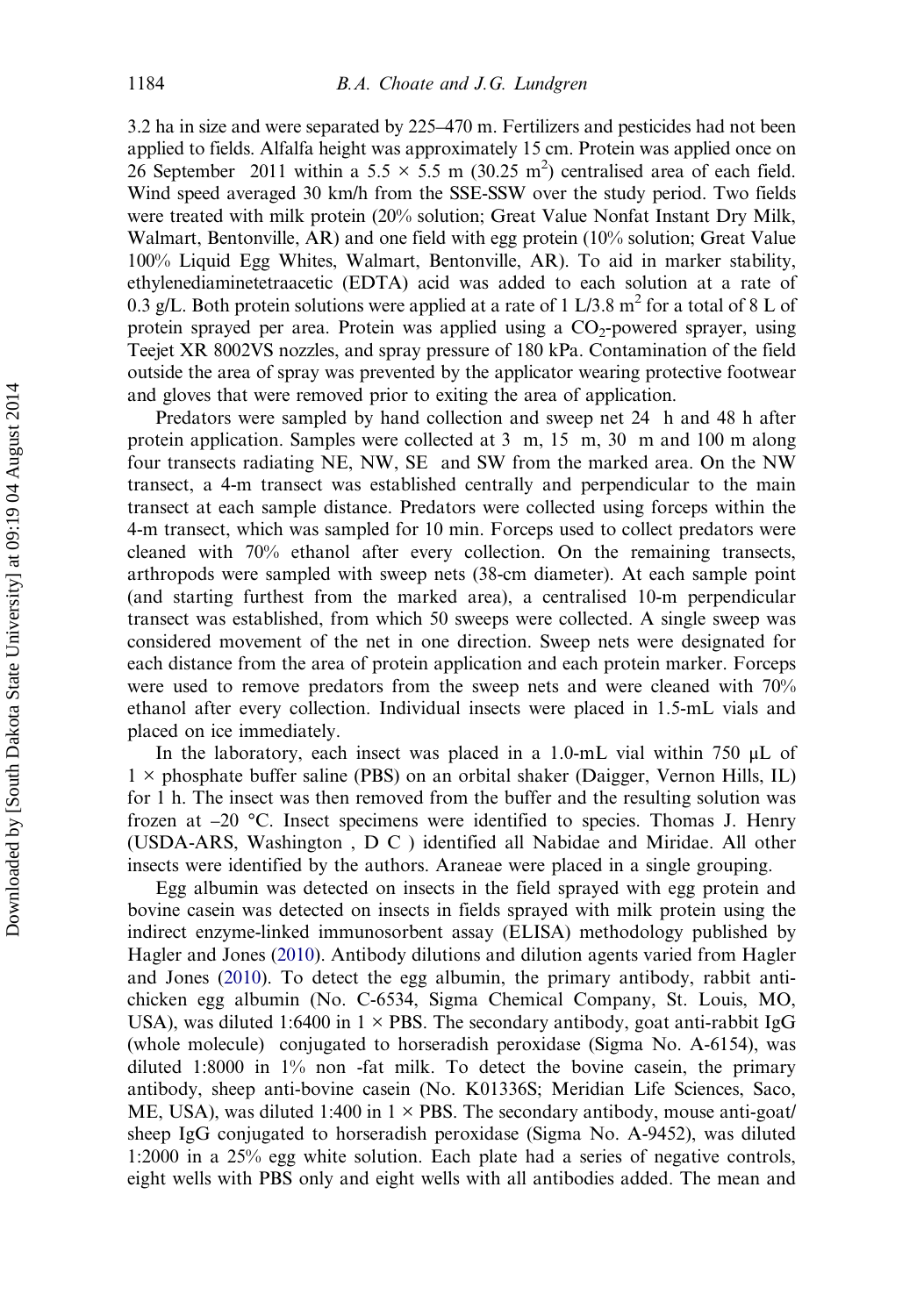standard deviation of that series were calculated for each plate to establish a baseline absorbance threshold. A sample was considered positive if the absorbance was three times the standard deviation of the negative control series.

An analysis of variance (ANOVA) was conducted to determine if proportion positive varied by day, direction or distance. Because direction was not significant, sweep net samples were combined and a single proportion positive value per transect was calculated to compare to the hand collected samples. An ANOVA was conducted to evaluate the variation between the proportion of positive samples collected by hand and by sweep nets. Collection method was the independent variable and the arc sin transformation of the proportion of positives was the dependent variable. Mean distance dispersed was calculated as described by Sivakoff et al. [\(2012](#page-5-0)) to determine the average distance travelled by all predators combined, as well as individual groups comprising >10% of the community sampled.

Proportion of total positive samples did not vary significantly by day, direction or distance. There were no significant differences between the sampling method and proportions of positive and negative samples ( $F = 0.06$ , df = 1,  $P = 0.81$ ). A total of 422 positives were collected by sweep nets with a total of 1097 insects collected using this method (average proportion =  $0.40 \pm 0.08$  per direction per plot). A total of 25 positive samples were collected by hand with a total of 52 insects collected (average proportion =  $0.48 \pm 0.24$  per plot). Thus, the data indicate contamination of samples is minimal when carefully collecting specimens with sweep nets. Hand collections took about three times longer than sweep net collections and resulted in only 4.5% of the total predators collected. Thus, collecting by sweep net is more time and labour efficient and increases the amount of information that can be gained from protein-marking studies.

Of the 1149 insects and arachnids collected in alfalfa during a 48-hour period, 447 were positive for a protein marker. When all predators were combined into a single analysis, the composite mean distance dispersed per day was estimated to be 75.10 m (±3.42). For those groups that comprised greater than 10% of the sample, an individual mean distance dispersed was calculated. Orius insidiosus (Say; Hemiptera: Anthocoridae) was collected in greatest abundance comprising 30% of the total arthropods sampled over two days. Nabis americoferus (Carayon; Hemiptera: Nabidae) and Lygus lineolaris (Palisot; Hemiptera: Miridae) comprised 21.5% and  $11\%$  of the community, respectively. The role of Lygus sp. throughout ecosystems varies, serving as a pest, predator or omnivore (Pfannenstiel and Yeargan, [2002\)](#page-5-0). For this study, the species was included in the analysis due to its potential as a generalist predator, although some regard L. lineolaris as primarily herbivorous in alfalfa. The Araneae as a group comprised 13.6% of the entire sample.

Predators had distinct but different within-field dispersal patterns over time. [Figure 1](#page-4-0) demonstrates dispersal of these groups one and two days after protein application. O. insidiosus and L. lineolaris were collected over a broader area 48 h after protein application than 24 h after protein-marking. In contrast, N. americoferus and the Araneae seemed to have more directed movement, such that marked insects were found to incrementally disperse farther from the marked area over the two-day study.

Protein marking to evaluate insect movement is a valuable technique when establishing management recommendations for planting refuges and strip crops to attract natural enemies in agroecosystems. This study demonstrates that collection of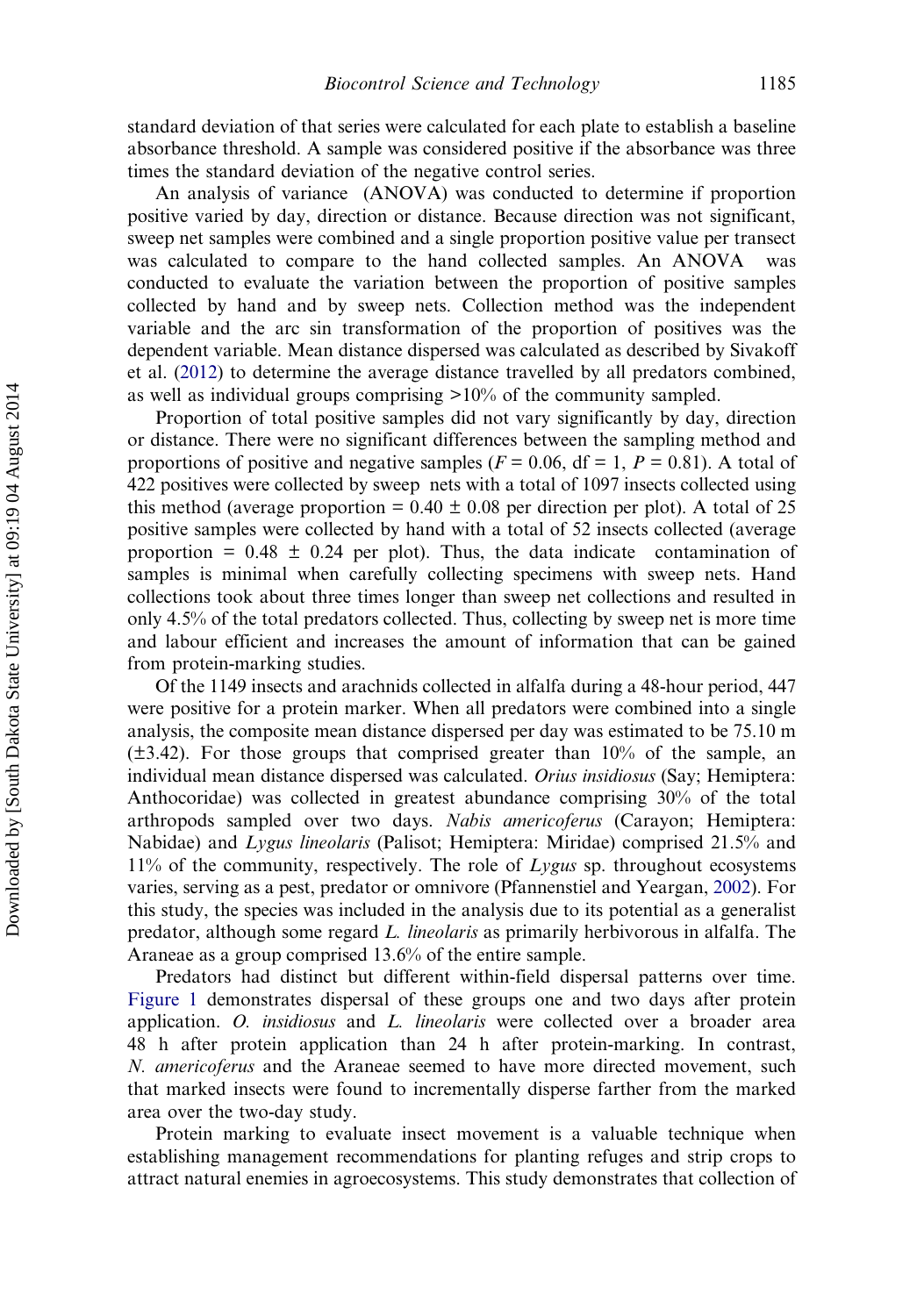<span id="page-4-0"></span>

Figure 1. The distance dispersed in alfalfa fields at 24 h and 48 h by O. insidiosus (number collected = 348, number marked = 97), N. americoferus (number collected = 247, number marked =103), L. lineolaris (number collected = 125, number marked = 53) and the Araneae (number collected = 156, number marked =  $66$ ).

insects when employing protein marking is not limited to time consuming and inefficient methods such as hand collection or sticky cards. A great number of questions remain to be answered with regard to the distances that insect predators are moving throughout fields. Because our analysis of distance dispersed was limited by the number and size of fields, future studies should evaluate movement on a larger scale. Additionally, the evaluation of movement distance within and between non-crop and crop vegetation will aid in answering the larger question of how to most efficiently incorporate non-crop vegetation with the aim of increasing predator abundance and effectiveness.

#### Acknowledgements

Thank you to Janet Fergen and Ryan Schmid for their assistance in establishing plots, applying protein and collecting specimens. Thomas J. Henry kindly identified the Hemiptera specimens. Mention of trade names or commercial products in this publication is solely for the purpose of providing specific information and does not imply recommendation or endorsement by the US Department of Agriculture. USDA is an equal opportunity provider and employer.

#### Funding

This work was supported by the Binational Agricultural Research and Development Fund (Project No. US-4318-10R).

#### **References**

Bommarco, R., & Fagan, W. F. (2002). Influence of crop edges on movement of generalist predators: A diffusion approach. Agricultural and Forest Entomology, 4, 21–30. doi[:10.1046/](http://dx.doi.org/10.1046/j.1461-9563.2002.00117.x) [j.1461-9563.2002.00117.x](http://dx.doi.org/10.1046/j.1461-9563.2002.00117.x)

Bowie, M. H., Gurr, G. M., Hossain, Z., Baggen, L. R., & Frampton, C. M. (1999). Effects of distance from field edge on aphidophagous insects in a wheat crop and observations on trap